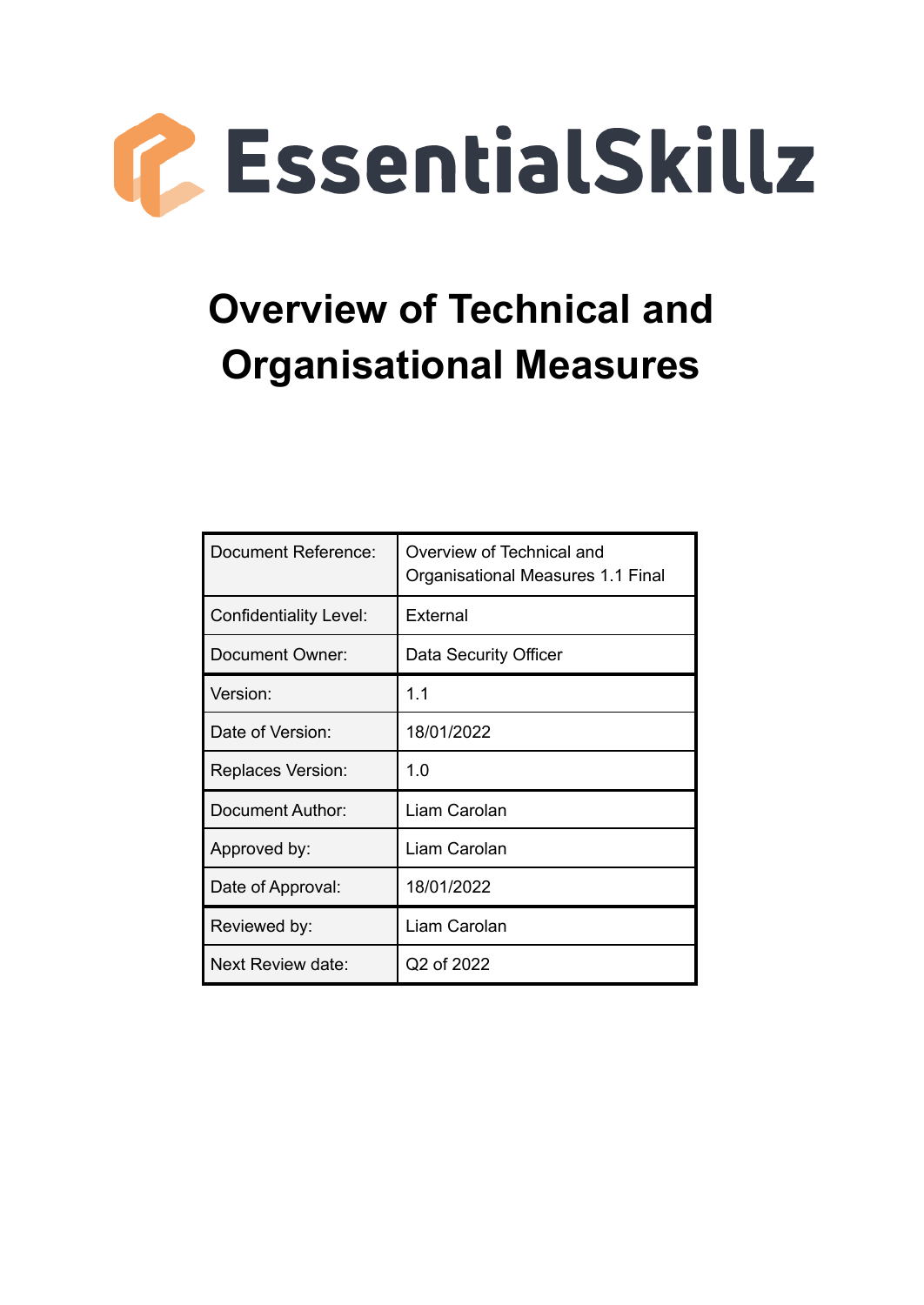# Revision History

| Version        | Date       | <b>Summary of Changes</b><br>Revision<br>Author |                                                                                                                   |
|----------------|------------|-------------------------------------------------|-------------------------------------------------------------------------------------------------------------------|
| (Draft)<br>1.0 | 09/04/2020 | <b>Jack Rawlings</b>                            | Created initial draft                                                                                             |
| 1.0            | 09/04/2020 | <b>Jack Rawlings</b>                            | Approved                                                                                                          |
| 1.0            | 16/04/2021 | Liam Carolan                                    | Push review date to Q3 2021 to reflect that will<br>be formally reviewing out AWS infrastructure at<br>that point |
| 1.0            | 22/09/2021 | Liam Carolan                                    | Moved review date to reflect rescheduling of<br>AWS consultation (Q4 2021).                                       |
| 1.1            | 18/01/2022 | Liam Carolan                                    | Moved review date to reflect rescheduling of<br>AWS consultation (Q2 2022). Updated wording in<br>section 4.      |

# **Distribution**

| Location/Holders                 | Updated/Notified by   |
|----------------------------------|-----------------------|
| <b>Security Documents Folder</b> | Data Security Officer |
| Internal ISMS page               | Data Security Officer |
| Essentialskillz.com Website      | Devops                |

# Approval

| Name:      | Liam Carolan          |
|------------|-----------------------|
| Role:      | Data Security Officer |
| Signature: | Liam Carolan          |
| Date:      | 18/01/2022            |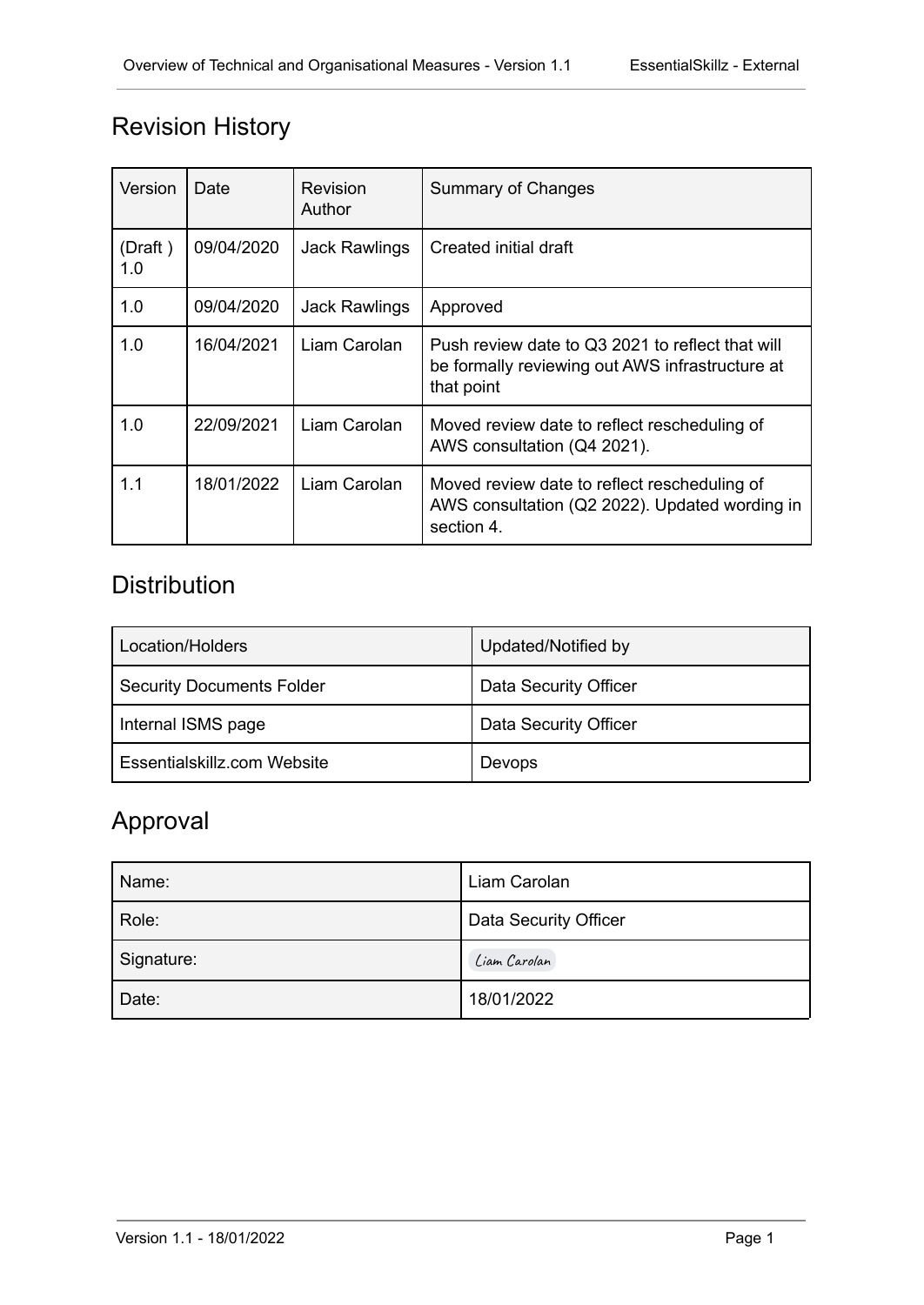# **Table of Contents**

| 1.0 Introduction                       | 4              |
|----------------------------------------|----------------|
| 1.1 Purpose                            | 4              |
| 1.2 Scope                              | 4              |
| 1.3 Users                              | 4              |
| <b>2.0 Reference Documents</b>         | 4              |
| <b>3.0 Technical Measures</b>          | 5              |
| 3.1 C-I-A triad                        | 5              |
| 3.2 Backup policy                      | 5              |
| 3.3 Building Security                  | 5              |
| 3.4 Disposal                           | 5              |
| 3.5 Cyber Security                     | 6              |
| 3.5.1 Firewalls                        | 6              |
| 3.5.2 Antivirus                        | 6              |
| 3.5.3 Encryption                       | 6              |
| 3.5.4 Application Development          | 6              |
| 3.5.5 Patches                          | 6              |
| 3.6 Passwords                          | $\overline{7}$ |
| <b>4.0 Organisational Measures</b>     | 8              |
| 4.1 Data Protection Impact Assessment  | 8              |
| 4.2 Access control                     | 8              |
| 4.3 Records and Logs                   | 8              |
| 4.4 Information Security Policies      | 8              |
| 4.5 Business Continuity                | 8              |
| 4.6 Risk Assessment                    | 9              |
| 4.7 Policies and Procedures            | 9              |
| 4.8 Awareness and Training             | 9              |
| 4.9 Due Diligence                      | 9              |
| 5.0 EssentialSkillz AWS Infrastructure | 10             |
| 5.1 Hosting technology                 | 10             |
| 5.2 Location / Data Centre             | 10             |
| 5.3 Scalability                        | 10             |
| 5.4 Encryption in transit              | 10             |
| 5.5 Encryption at rest                 | 10             |
| 5.6 Disaster recovery                  | 10             |
| 5.7 Security and patching              | 10             |
| 5.8 Database server                    | 11             |
| 5.9 Database backup                    | 11             |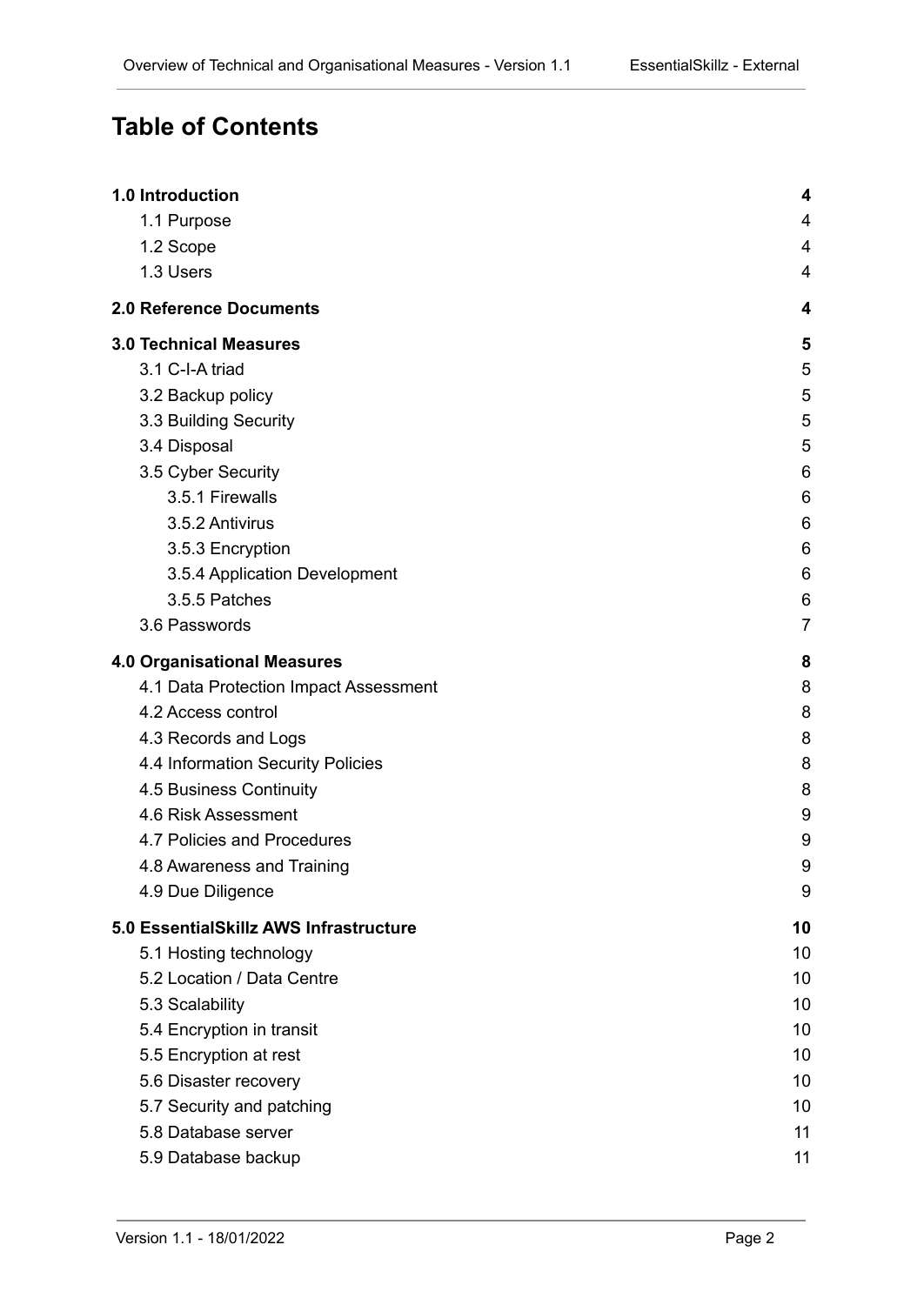| 6.0 Validity and Document Evaluation |                             | 13 |
|--------------------------------------|-----------------------------|----|
|                                      | 5.16 Key Management         | 12 |
|                                      | 5.15 Monitoring and logging | 12 |
|                                      | 5.14 Certifications         | 11 |
|                                      | 5.13 Firewall               | 11 |
|                                      | 5.12 Antivirus              | 11 |
|                                      | 5.11 IDS / WAF              | 11 |
|                                      | 5.10 Files backup           | 11 |
|                                      |                             |    |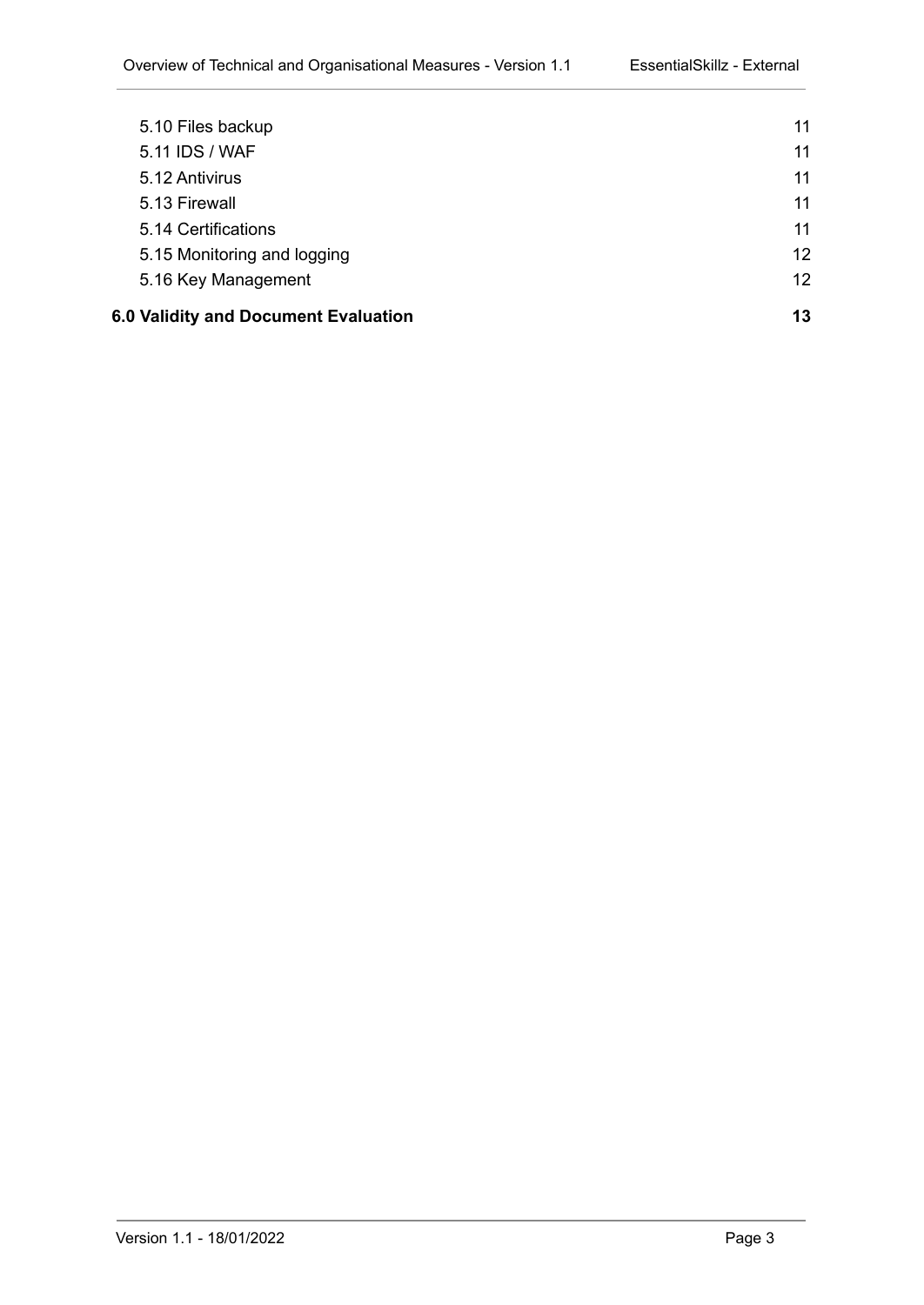# <span id="page-4-0"></span>1.0 Introduction

### <span id="page-4-1"></span>1.1 Purpose

The purpose of this document is to provide a high level overview of the information security and data protection measures in place at EssentialSkillz. It is intended as a guidance document. It is not considered to be an exhaustive list, nor should it be considered to constitute part of any agreement.

#### <span id="page-4-2"></span>1.2 Scope

This document is relevant to all accounts hosted on our AWS infrastructure. *Note: As of writing all new clients are to be hosted on AWS*

### <span id="page-4-3"></span>1.3 Users

This document is for the most part intended for use by current and prospective clients. This document is considered **External** and is thus intended to be shared with clients or other external parties. It is visible to all staff, but does not need to be purposefully distributed.

# <span id="page-4-4"></span>2.0 Reference Documents

**[AWS Compliance](https://aws.amazon.com/compliance/programs/)**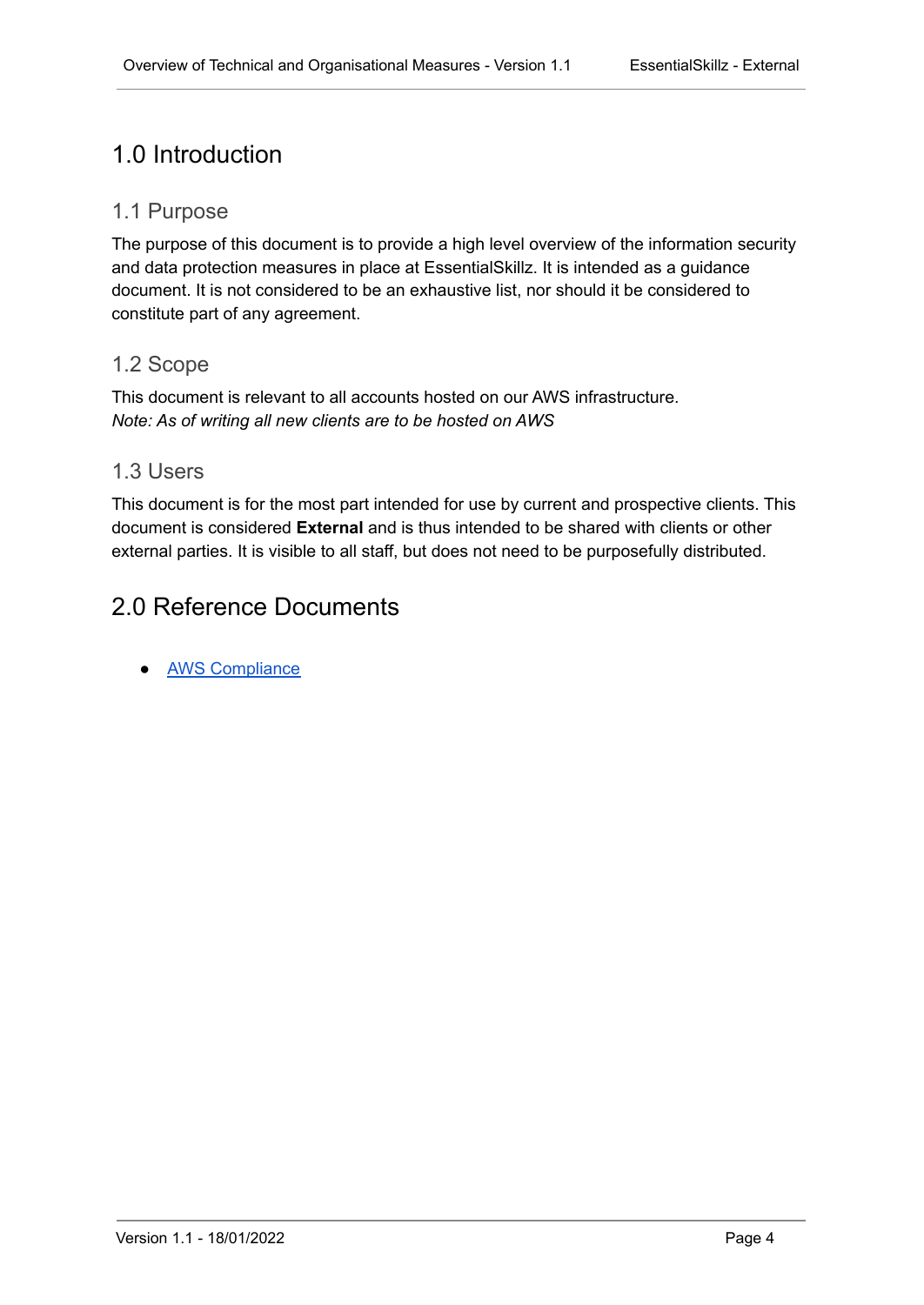# <span id="page-5-0"></span>3.0 Technical Measures

#### <span id="page-5-1"></span>3.1 C-I-A triad

- **Confidentiality** of access to data. Restricted to IT staff using approved public/private keys.
- Customer databases are segregated to ensure **Integrity.**
- **Availability** and resilience is ensured through our backup policies.

#### <span id="page-5-2"></span>3.2 Backup policy

- Managed database service with automatic failover
- Built-in high availability and durability (multiple copies of database)
- We can also restore data from a backup or perform a point-in-time restore operation thereby minimising any potential data loss to a matter of minutes
- Durability and high availability are built-in to AWS file storage systems

#### <span id="page-5-3"></span>3.3 Building Security

• Customer data is stored and processed on our AWS hosted infrastructure which complies with the highest industry standards

#### <span id="page-5-4"></span>3.4 Disposal

- We retain the data for the duration of the contract, unless the customer would like EssentialSkillz to purge redundant data periodically.
- Office devices are disposed of after hard disk drives have been securely wiped using a low-level zero filling method. Each bit present in the disk is replaced by a zero value, hence the name zero filling - once the data are overwritten with zeros, the process cannot be undone from the hard drive.
- When laptops are retired, they are wiped using the secure erase disk feature of Parted Magic. The IT Administrator confirms that the hard drive has been correctly erased. Laptops are donated to charity or auctioned to employees.
- AWS uses the techniques detailed in DoD 5220.22-M ("National Industrial Security Program Operating Manual ") or NIST 800-88("Guidelines for Media Sanitization") to destroy data as part of the decommissioning process.

### <span id="page-5-5"></span>3.5 Cyber Security

#### <span id="page-5-6"></span>3.5.1 Firewalls

- EssentialSkillz operate a deny-all policy and ports are only opened for specific purposes and for authorised users
- Default usernames and passwords are changed
- Multi-tier protection including network and server firewalls. AWS Shield is also in place on application servers which defends against most common, frequently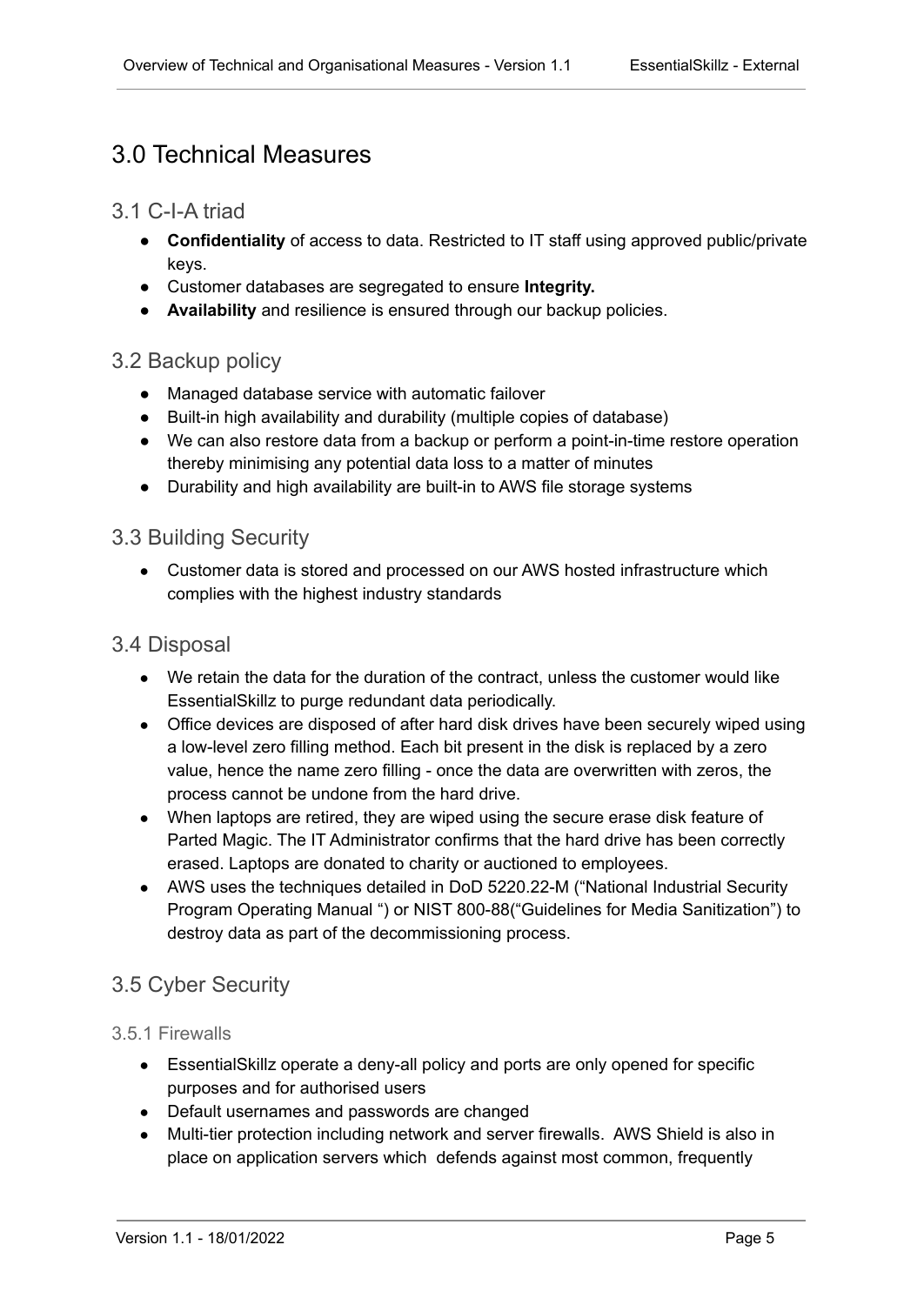occurring networks such as infrastructure (layer 3 and 4) attacks like SYN/UDP floods, reflection attacks, and other DDoS attacks that may target our applications.

#### <span id="page-6-0"></span>3.5.2 Antivirus

- Office hardware is protected by ESET anti-virus software. Application servers are protected by CLAM antivirus software.
- Automatic updates are enabled in both cases.

#### <span id="page-6-1"></span>3.5.3 Encryption

- Personal data is always encrypted in-transit and at-rest
- Customer data at rest is encrypted (AWS) AWS KMS uses the Advanced Encryption Standard (AES) algorithm in Galois/Counter Mode (GCM), known as AES-GCM. AWS KMS uses this algorithm with 256-bit secret keys.
- Communication between the customer and WorkWize is conducted over HTTPS connection using TLS protocols. HTTP Strict Transport Security (HSTS) is also configured on our production server to ensure that only HTTPS connections can be used.

#### <span id="page-6-2"></span>3.5.4 Application Development

- We proactively monitor application code for vulnerabilities during development and perform an independent third party application penetration test and vulnerability scan.
- Penetration test are performed Annually
- As part of our software development process, developers use tools such as ZAP scanner to continuously monitor changes for OWASP vulnerabilities.

#### <span id="page-6-3"></span>3.5.5 Patches

• Security patches to managed services such as database and file storage are managed by AWS as part of the shared model responsibility. EssentialSkillz performs operating system and application patches which are applied on a quarterly basis or immediately in case of a critical security patch.

#### <span id="page-6-4"></span>3.6 Passwords

- WorkWize passwords can be configured by the customer to set:
	- Minimum length
	- Maximum length
	- Alphanumeric
	- Upper/lower case
	- Enforce special characters
- Default admin passwords must be changed.
- Password hashing uses the Bcyrpt algorithm which is based on the Blowfish cipher
- We provide SSO (SAML 2.0) and recommend our customers to use it where possible for enhanced password security.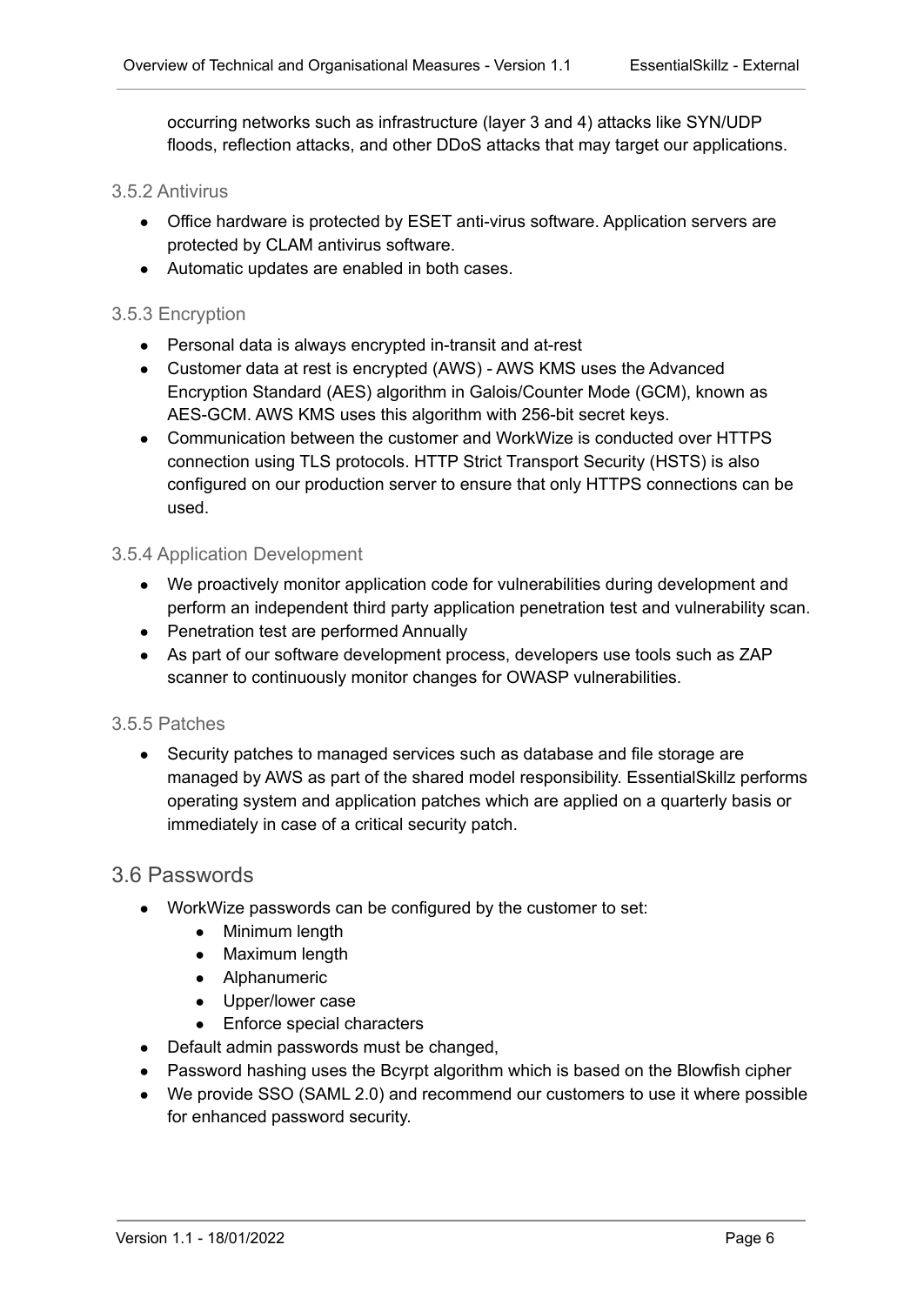# <span id="page-7-0"></span>4.0 Organisational Measures

### <span id="page-7-1"></span>4.1 Data Protection Impact Assessment

• Completed an organisation-wide DPIA as part of our GDPR compliance efforts

#### <span id="page-7-2"></span>4.2 Access control

● Elevated or special access privileges, such as system administrator accounts are restricted to a limited number of authorised individuals

### <span id="page-7-3"></span>4.3 Records and Logs

• Security and event logs are maintained on servers, workstations and laptops.

### <span id="page-7-4"></span>4.4 Information Security Policies

- EssentialSkillz aligns our procedures and policies with industry standards.
- EssentialSkillz currently maintains Cyber Essentials certified, Cyber Essentials Plus, and IASME Governance Self-Assessed accreditations.
- Information Security policy has been approved by management and communicated throughout the organisation.
- Policies are reviewed on an annual basis

#### <span id="page-7-5"></span>4.5 Business Continuity

- We operate a Business Continuity Plan and Disaster Recovery Policy.
- AWS cloud services are tested in a staggered fashion in order to minimise the potential of impact on customer service delivery.
- Although a single support/account manager may be your point of contact, all our team are fully trained and in the event of the loss of an individual, the support/account manager would be replaced from within our team. We also document all operational procedures, so that an extensive knowledge base is available within the business.

### <span id="page-7-6"></span>4.6 Risk Assessment

● We have implemented a Risk Assessment and Treatment Methodology which governs Risk Assessments throughout the organisation

### <span id="page-7-7"></span>4.7 Policies and Procedures

- In conjunction with our Information Security Policy we have implemented a number of policies including, but not limited to:
	- Data Protection Policy
	- Acceptable Usage Policy
	- Privacy Policy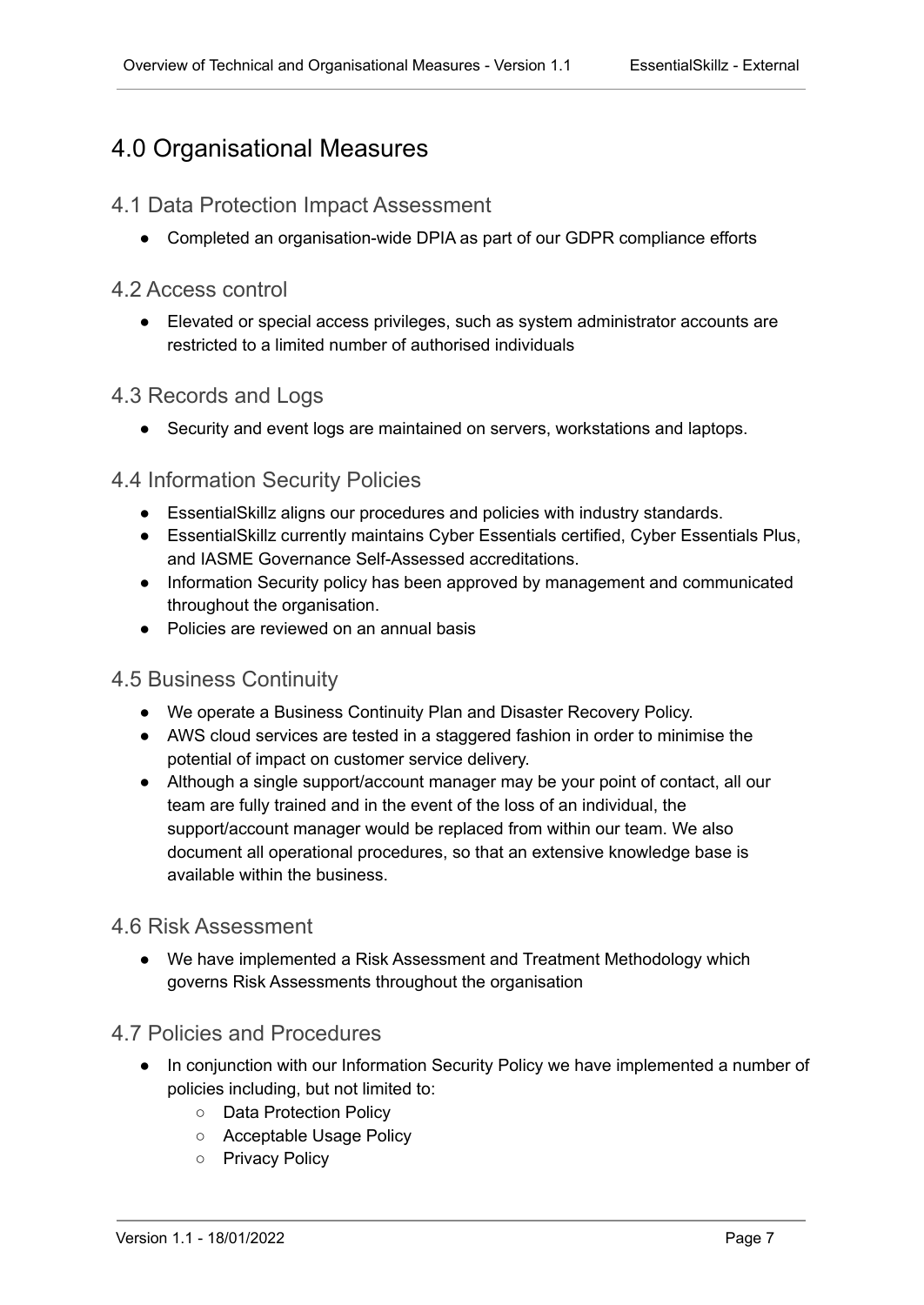- Data Breach Policy
- Business Continuity Policy
- Disaster Recovery Policy
- Physical and Environmental Security Policy
- We use WorkWize to roll-out our information security related policies and procedures to employees, including but not limited to Data Protection, Acceptable Use and Privacy policies.

### <span id="page-8-0"></span>4.8 Awareness and Training

● EssentialSkillz staff undergo regular information security training using our in-house WorkWize Learning Management System. This training includes online courses covering Cyber Security, Phishing Awareness, Internet, Email and Social Media Use as well as GDPR Awareness.

### <span id="page-8-1"></span>4.9 Due Diligence

• Amazon Web Services (AWS) provides our data hosting platform. AWS are GDPR compliant and maintain a long list of internationally-recognized certifications and accreditations, demonstrating compliance with rigorous international standards, such as ISO 27001 for technical measures, ISO 27017 for cloud security, ISO 27018 for cloud privacy, SOC 1, SOC 2 and SOC 3, PCI DSS Level 1, and EU-specific certifications such as BSI's Common Cloud Computing Controls Catalogue (C5)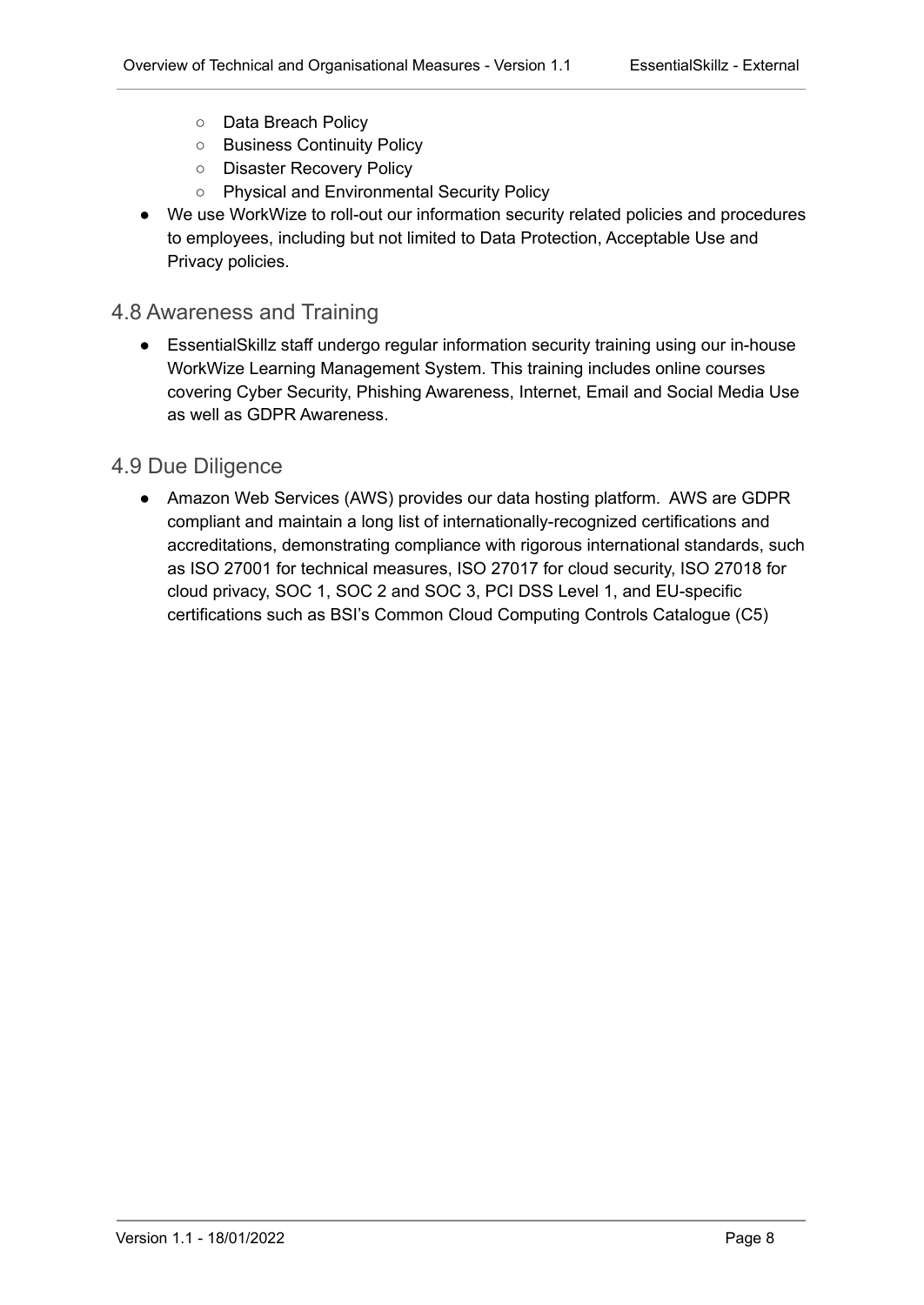# <span id="page-9-0"></span>5.0 EssentialSkillz AWS Infrastructure

WorkWize is hosted on the Amazon Web Services (AWS) infrastructure which provides a secure, scalable and reliable technical platform to deliver our services.

### <span id="page-9-1"></span>5.1 Hosting technology

● AWS Cloud / virtualized hardware using Xen hypervisor technology

#### <span id="page-9-2"></span>5.2 Location / Data Centre

- Client accounts are hosted on one of three AWS locations:
	- Amazon Web Services Dublin, Ireland
	- Amazon Web Services London, UK

#### <span id="page-9-3"></span>5.3 Scalability

- On-demand scalable computing resources
- Backed by Amazon's infrastructure, we have access to compute and storage resources as we need them and as our customer base/requirements grow.

#### <span id="page-9-4"></span>5.4 Encryption in transit

● Encryption in transit with TLS across all services.

#### <span id="page-9-5"></span>5.5 Encryption at rest

• All customer data is securely encrypted at rest using built-in KMS

#### <span id="page-9-6"></span>5.6 Disaster recovery

- Highly available architecture (built-in redundancy)
- Recovery time and recovery point is a matter of minutes which minimises any potential loss of customer data.
- Autoscaling of web tier, self-healing database tier, durable storage (s3 and efs)

### <span id="page-9-7"></span>5.7 Security and patching

- Shared responsibility
- Security patches to managed services such as database and file storage are managed by AWS as part of the shared model responsibility.
- EssentialSkillz perform operating system and application patches.

#### <span id="page-9-8"></span>5.8 Database server

- Amazon Aurora MySQL 5.6
- Built-in high availability and durability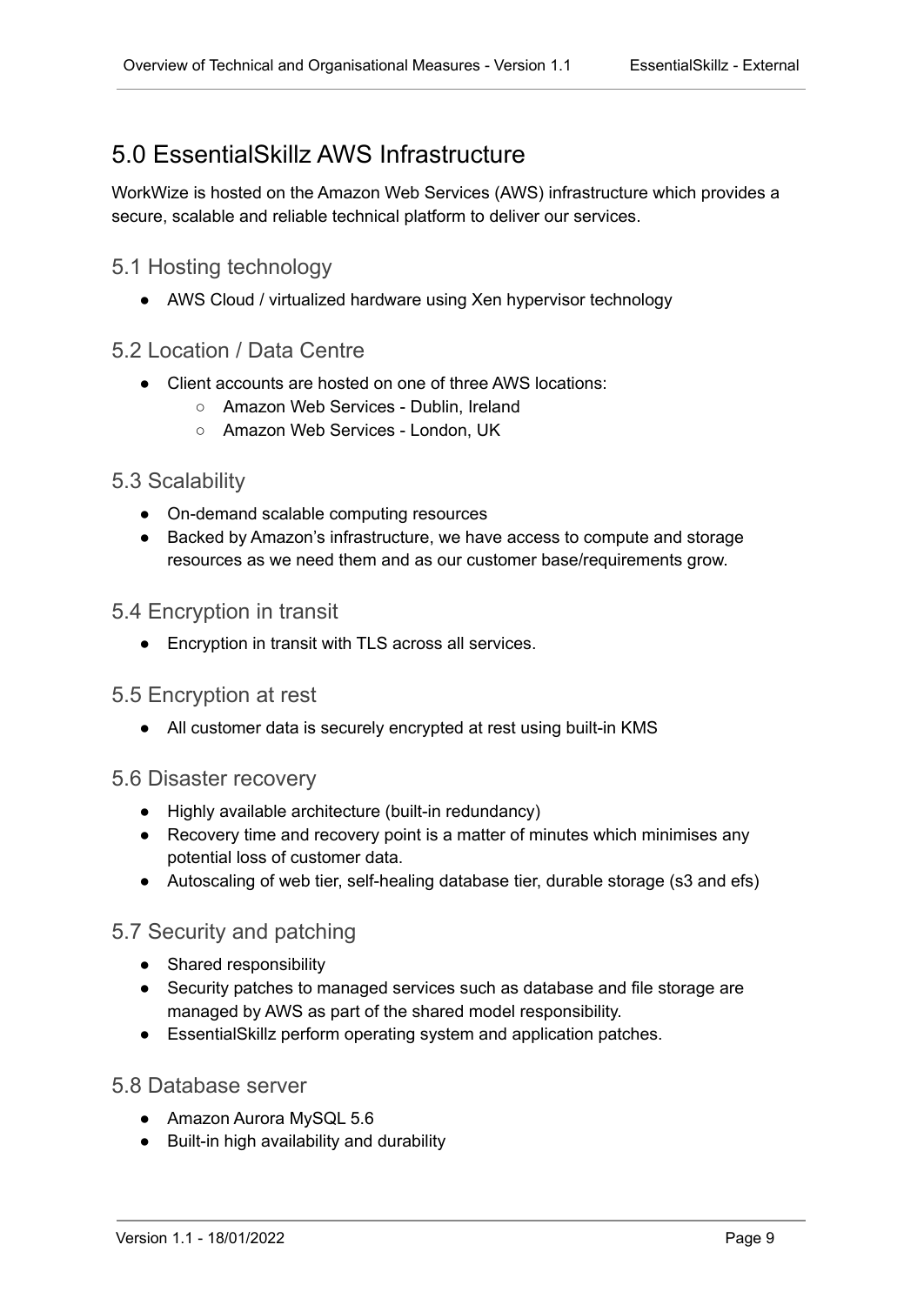#### <span id="page-10-0"></span>5.9 Database backup

- Managed database service with automatic failover
- Amazon Aurora automatically maintains 6 copies of our data across 3 Availability Zones and will automatically attempt to recover our database in a healthy AZ with no data loss.
- In the unlikely event your data is unavailable within Amazon Aurora storage, we can restore from a DB Snapshot or perform a point-in-time restore operation to a new instance.

#### <span id="page-10-1"></span>5.10 Files backup

● Durability and high availability are built-in to AWS file storage systems.

#### <span id="page-10-2"></span>5.11 IDS / WAF

- WAF programmatically available / IDS from AWS marketplace
- All our customers benefit from the automatic protections of AWS Shield Standard, at no additional charge.
- AWS Shield Standard defends against most common, frequently occurring network and transport layer DDoS attacks that may target our applications.
- We use AWS Shield Standard with Amazon CloudFront and Amazon Route 53, which provide comprehensive availability protection against all known infrastructure (Layer 3 and 4) attacks.

#### <span id="page-10-3"></span>5.12 Antivirus

● ClamAV with on-access threat detection

#### <span id="page-10-4"></span>5.13 Firewall

- Multi-tier protection including network and server firewalls
- AWS Shield also defends against most common, frequently occurring network and DDoS attacks that may target our applications.

#### <span id="page-10-5"></span>5.14 Certifications

● AWS data centers are [certified](https://aws.amazon.com/compliance/programs/) to the highest industry standards including ISO 27001, ISO 9001, SOC 1, SOC2, SOC3 and Cyber Essentials Plus

## <span id="page-10-6"></span>5.15 Monitoring and logging

- AWS CloudWatch tools provide server monitoring and performance metrics and ability to set up proactive alerts (billing, technical)
- AWS Trusted Advisor on Cost, performance, security, fault tolerance and service limits
- AWS CloudTrail / CloudWatch with alert notifications, log aggregation options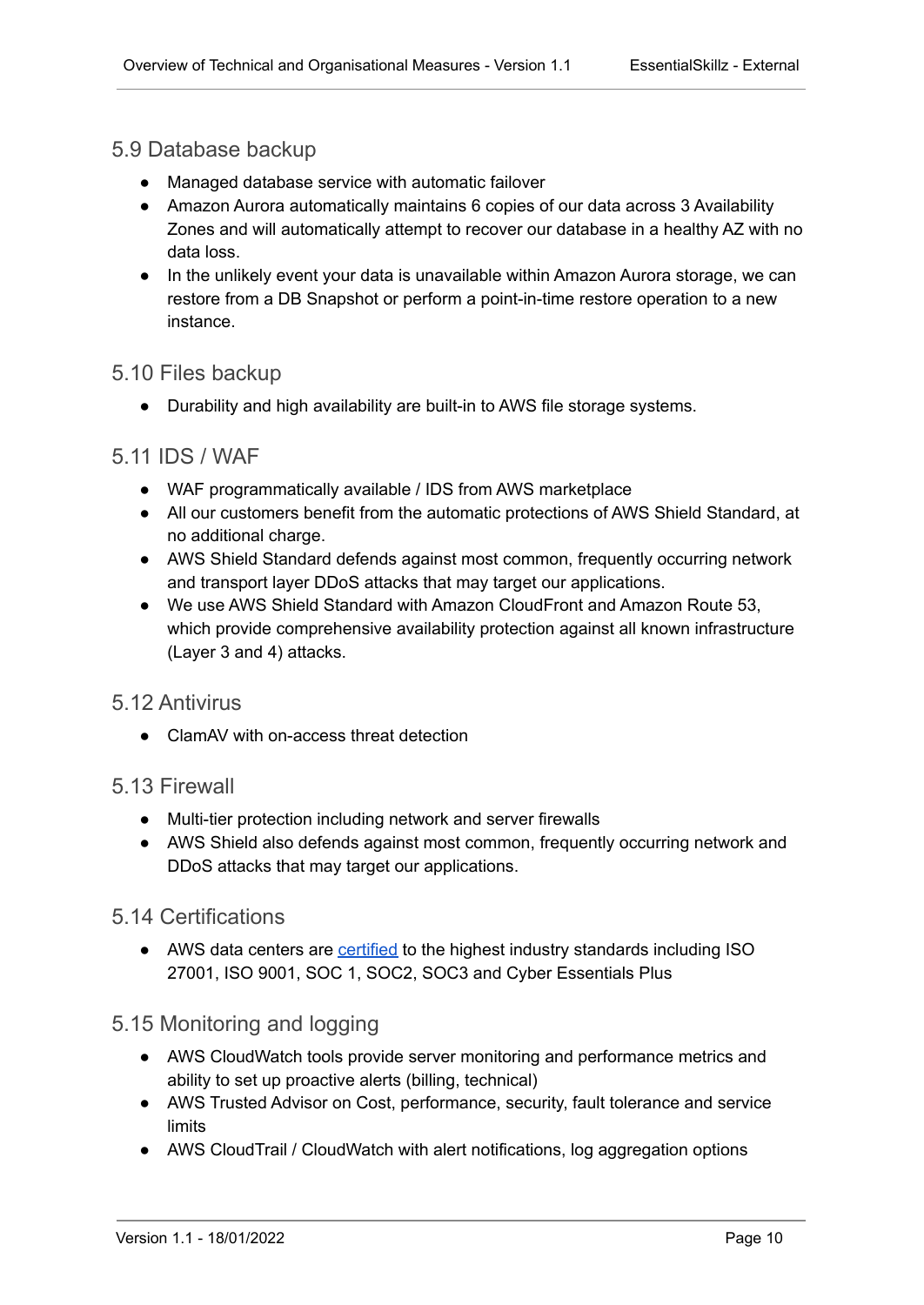# <span id="page-11-0"></span>5.16 Key Management

● Built-in Amazon KMS